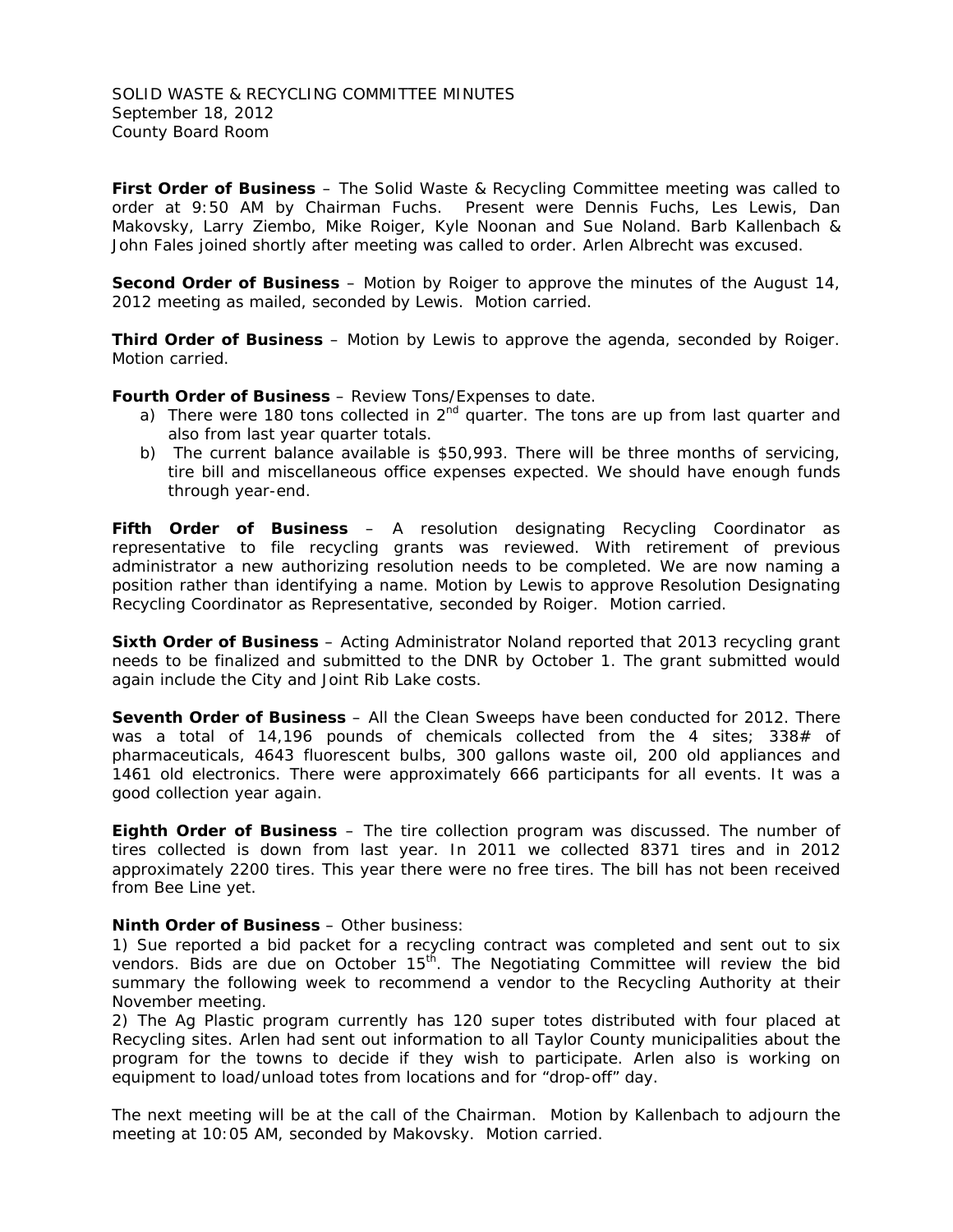Susan Noland Acting Zoning Administrator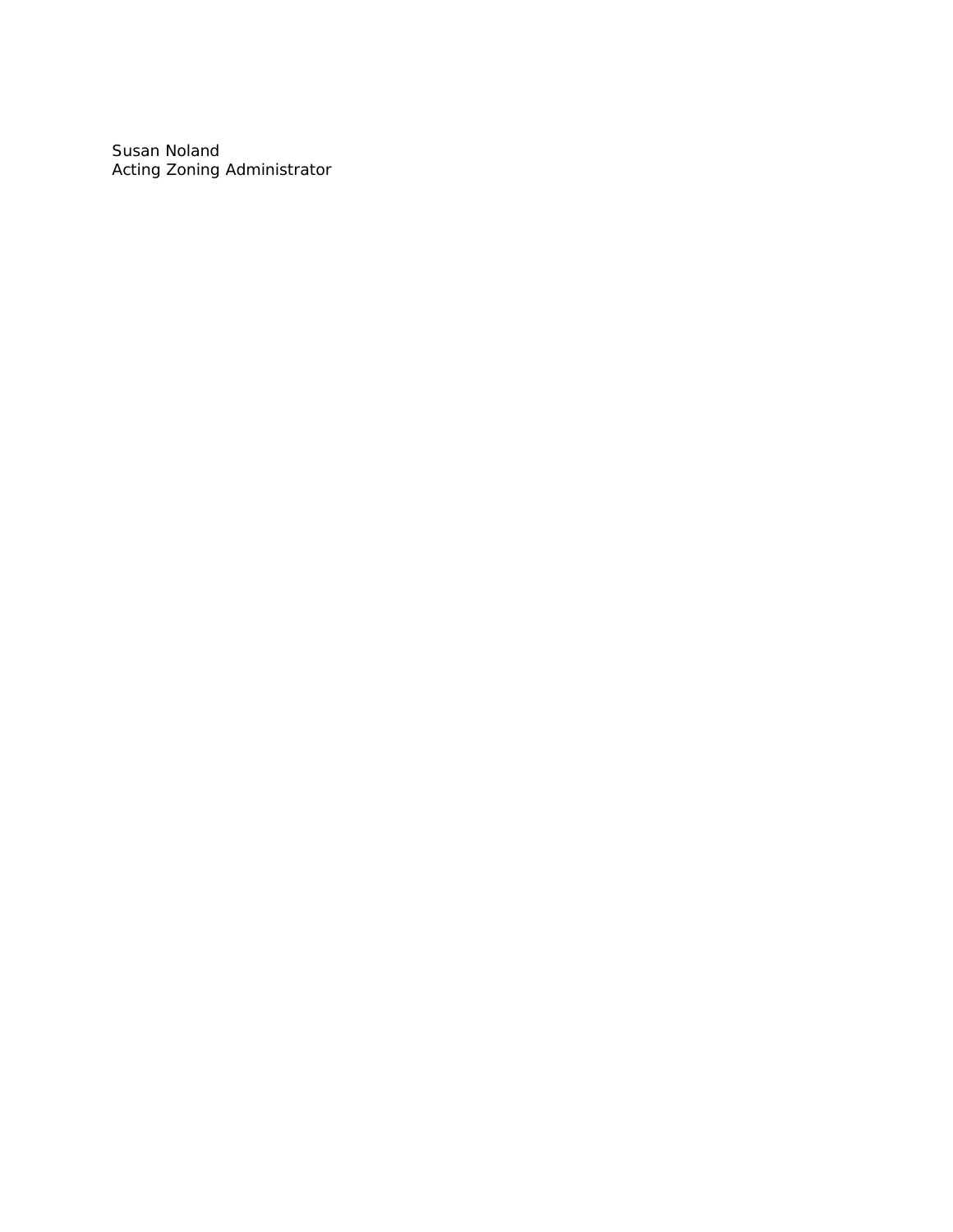SOLID WASTE & RECYCLING COMMITTEE MINUTES August 14, 2012 County Board Room

**First Order of Business** – The Solid Waste & Recycling Committee meeting was called to order at 10:20 AM by Chairman Fuchs. Present were Dennis Fuchs, Les Lewis, Dan Makovsky, Larry Ziembo, Barb Kallenbach (joined the meeting at 10:30), Mike Roiger, Arlen Albrecht, Larry Peterson and Sue Noland. John Fales was excused.

**Second Order of Business** – Motion by Roiger to approve the minutes of the June 26, 2012 meeting as mailed, seconded by Ziembo. Motion carried.

**Third Order of Business** – Motion by Roiger to approve the agenda with revision of Ag plastics update, seconded by Ziembo. Motion carried.

**Fourth Order of Business** – Review Tons/Expenses to date.

- a) Currently the tons are up 14 ton from previous quarter.
- b) The expenses to date are \$64,931 leaving a balance of \$54,905.

**Fifth Order of Business –** The Administrative Assistant presented the 2013 proposed budgets for Recycling Act 335, Solid Waste Disposal, Clean Sweep, Clean Sweep Household and Clean Sweep Agriculture. Motion by Ziembo to approve the proposed 2013 budgets and forward to the Budget Review Committee, seconded by Kallenbach. Motion carried.

**Sixth Order of Business** – A Clean Sweep was held on May 19 in Medford and Gilman. There was approximately 9700 pounds of waste collected, 341 pounds of pharmaceuticals (4-30 gallon barrels full), 2400 fluorescent tubes, 200 gallons of waste oil, 259 oil filters, 157 old appliances and 1000 electronics collected. The next Clean Sweep will be held on August 16<sup>th</sup>. It was discussed that maybe for future events to collect at Medford longer and shorten Gilman to accommodate for the higher volumes/participants in Medford.

**Seventh Order of Business** – The tire collection started August 4<sup>th</sup> and will be done August 18. So far, the volumes are down likely due to no free tires this year. Program will be evaluated once all tallies are received and bill submitted.

**Eighth Order of Business** – The Basic 2013 Recycling Grant is due October  $1<sup>st</sup>$ . We will prepare and submit application after contract negotiations are done. We will also need to do a new authorizing resolution due to Administrator retirement.

**Ninth Order of Business** – Ag plastic update by Arlen Albrecht. There have been 75 – 80 Super sack bags distributed to farms and no cost to collect ag plastic. Bags were distributed from Medford Co-op, Gilman Feed and Rib Lake Recycling Consortium. Advertising is on the radio to promote program along with a display being at the Taylor County Fair.

The contract is still pending with Rubber Sidewalks Inc. for the County to be paid \$30/ton and pick-up all totes in Taylor County or have company pay for the landfilling costs if plastic not recycled.

The next meeting will be at the call of the Chairman. Motion by Makovsky to adjourn the meeting at 10:55 AM, seconded by Ziembo. Motion carried.

Lawrence G. Peterson Zoning Administrator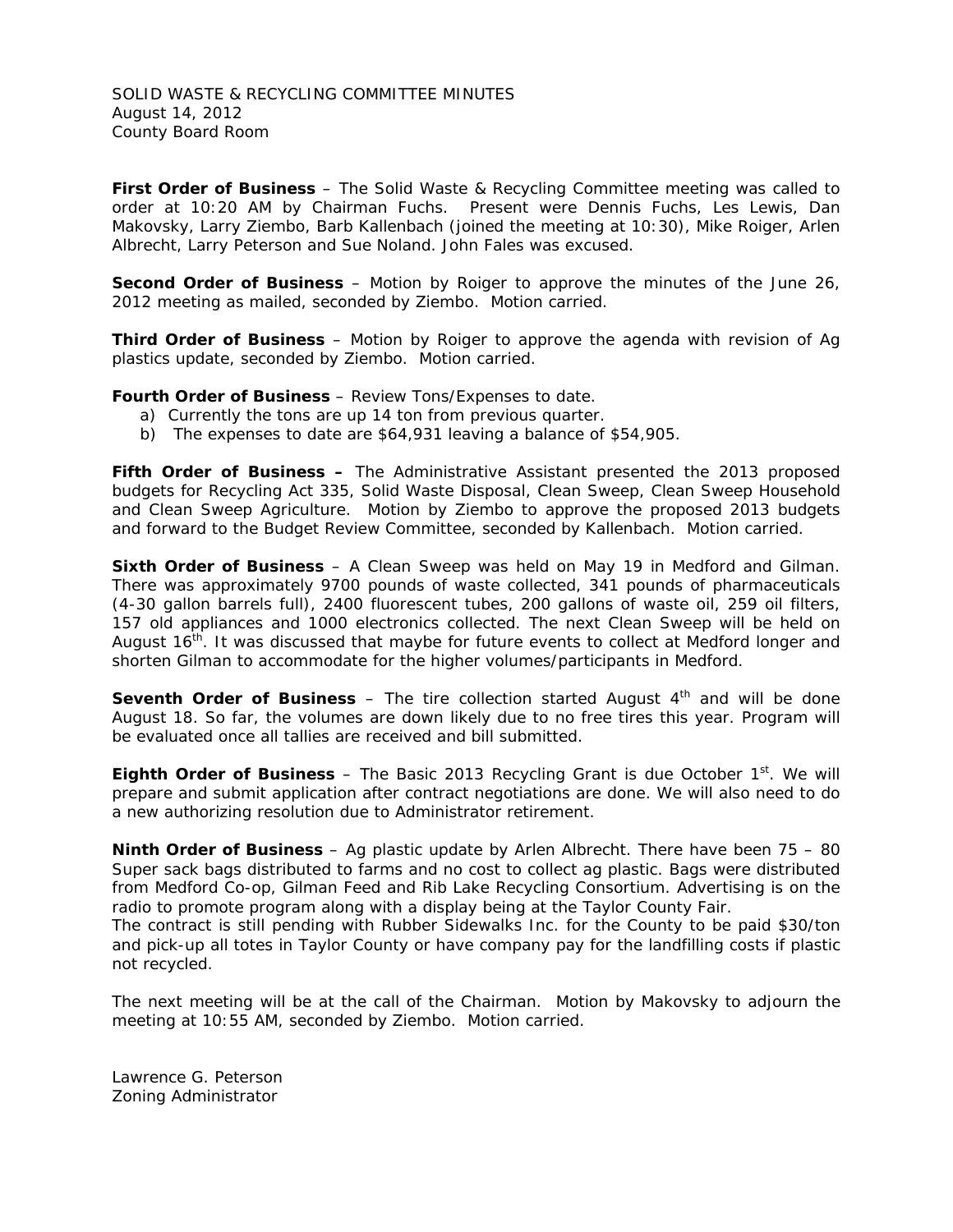SOLID WASTE & RECYCLING MINUTES June 26, 2012 County Board Room

**First Order of Business** – The Solid Waste & Recycling Committee meeting was called to order at 10:00 AM by Chairman Fuchs. Present were Dennis Fuchs, Les Lewis, Dan Makovsky, Larry Ziembo, Barb Kallenbach, Mike Roiger, Larry Peterson and Sue Noland. Arlen Albrecht was excused. John Fales was absent.

**Second Order of Business** – Motion by Roiger to approve the minutes of the February 15, 2012 meeting as mailed, seconded by Ziembo. Motion carried.

**Third Order of Business** – Motion by Kallenbach to approve the agenda as posted, seconded by Ziembo. Motion carried.

**Fourth Order of Business** – Review Tons/Expenses to date.

- a) Expenses Current balance is \$60,000. The grant dollars of \$88,726 were received. Distributions have been made to Joint Rib Lake and City of Medford.
- b) Tons The second quarter tons are incomplete due to June weights missing when report was generated. It appears volumes should be up.

**Fifth Order of Business** – Clean Sweep results were reviewed from the collections in Medford and Gilman on May 19. There were 251 participants with hazardous waste, 231 participants with 811 electronics collected, 91 participants with 133 appliances collected in Medford. In Gilman there were 49 participants with hazardous waste, 43 participants with 195 electronics collected and 18 participants with 24 appliances. A total of 9703 pounds of chemicals were collected, 2394 fluorescent tubes, 259 oil filters and 200 gallons waste oil. A very successful event.

**Sixth Order of Business** – The Tire Collection will be conducted again in August. The Recycling Authority decided no free tires and costs will be car/\$2.00; truck/\$5.00; and tractor/\$10.00. Bee Line will be vendor to pick up tires from site. Cost will be \$150 per ton.

**Seventh Order of Business** – Ag plastic use is increasing every year in Taylor County. Currently disposal is by letting it blow in the wind, illegal burning, burying, etc. A solution is for Supersack Totes (3' X 3' X 5') to be placed on local farms for collecting black and white plastic, twine, fertilizer bags and even greenhouse plastic. Bags could be handed out to farmers through feed companies and possibly Joint Rib Lake Recycling Center. There would **be a collection two times a year within County where Rubber Sidewalks Company would** collect and pay \$30/ton for plastic. Only cost to County would be advertising of project and loading plastic onto semi-truck.

Program sounds reasonable if we can get the participation. Motion by Roiger, second by Ziembo, to do on a trial basis with a one year contract for ag plastic recycling proposal. Motion carried.

**Eighth Order of Business** – Current recycling contract will expire on December 31, 2012. Negotiations will have to be done this summer. Hopefully program can continue as in the past.

The next meeting will be at the call of the Chairman. Motion by Makovsky to adjourn the meeting at 10:25 AM, seconded by Kallenbach. Motion carried.

Lawrence G. Peterson Zoning Administrator